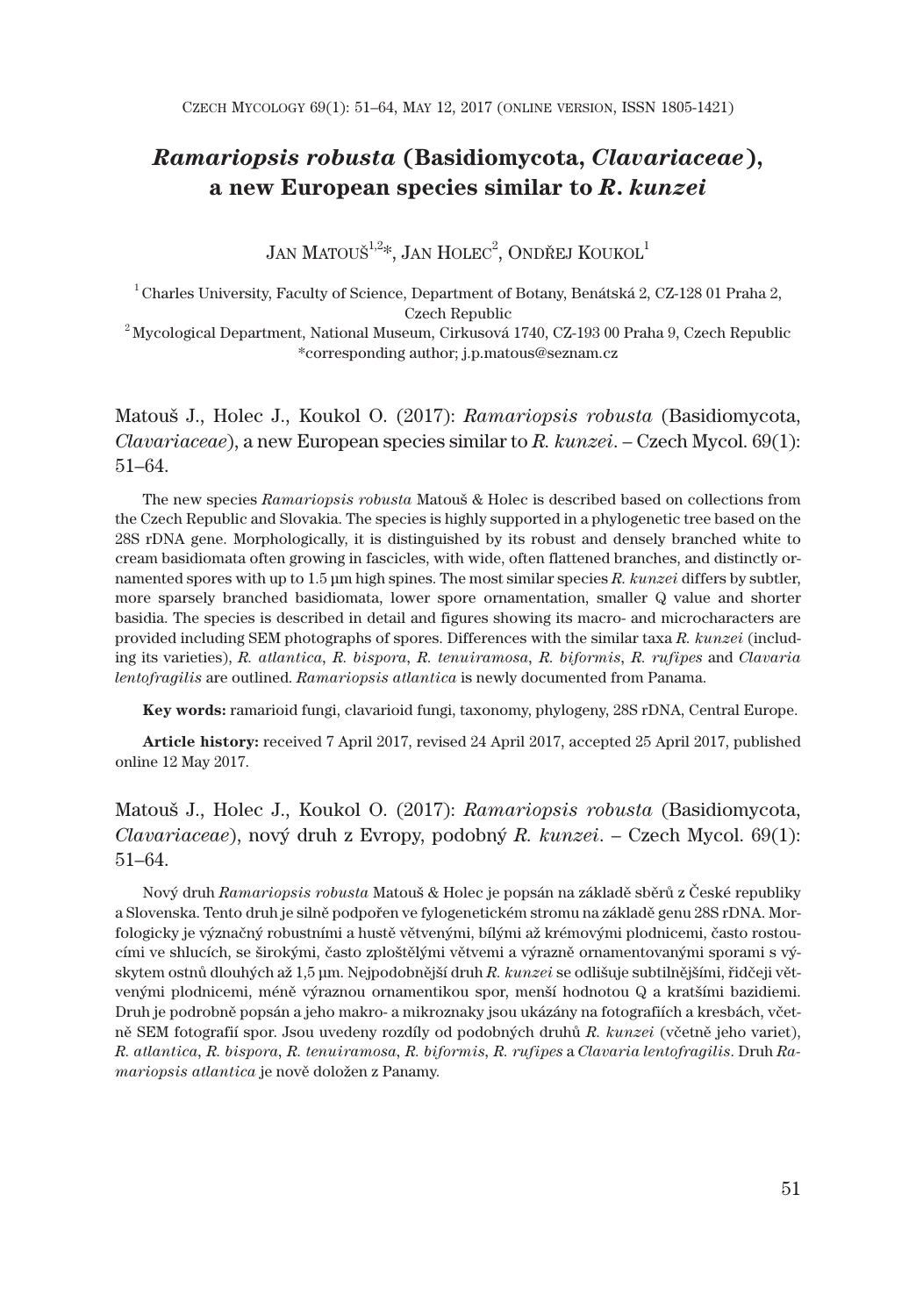### **INTRODUCTION**

*Ramariopsis* (Donk) Corner is a genus of saprotrophic fungi and potentially biotrophic plant associates (Birkebak et al. 2013) with more or less branched, rarely simple basidiomata (Corner 1950). *Ramariopsis* species mostly inhabit grassland or shrub communities, rarely forests. Seventy-two legitimate *Ramariopsis* names are registered (www.mycobank.org).

However, some of the species treated as *Ramariopsis* probably belong to the related genus *Clavulinopsis* Overeem 1923 (Petersen 1978, Birkebak et al. 2013). The number of really existing species is unknown, as some of the described taxa seem to be synonyms and others are poorly known. Some species are considered cosmopolitan (e.g. Corner 1950, 1970, Petersen 1988) but it is highly probable that detailed studies reveal the existence of vicariant populations or cryptic species within them (Kautmanová et al. 2012, Birkebak et al. 2013).

Molecular studies dealing with *Ramariopsis* species have primarily been devoted to relations between ramarioid and clavarioid genera (Dentinger & McLaughlin 2006). However, the phylogenetic relations within these groups are still insufficiently known. At the species level, the most valuable works are those by Kautmanová et al. (2012) and Birkebak et al. (2013).

In Europe, about 15 species of *Ramariopsis* are known based on more or less reliable taxonomic literature (Corner 1950, 1970, Jülich 1984, Olariaga 2009, Knudsen et al. 2012). The best known species is *R. kunzei* (Fr.) Corner, the type species of *Ramariopsis* (Donk 1933). It is distinguished by its white, rather large, multi-branched basidiomata and echinulate spores (Corner 1950, Olariaga 2009, Knudsen et al. 2012). Its basidiomata are rather variable in size, way of branching and colour tinges, which is reflected in the existence of seven varieties (www.indexfungorum.org). One of them, *R. kunzei* var. *bispora* Schild (Schild 1971), has recently been transferred to the rank of species as *R. bispora* (Schild) Olariaga (Olariaga & Salcedo 2012). Other morphologically similar species are *R. atlantica* Araujo-Neta, G.A. Silva & Gibertoni, *R. tenuiramosa* Corner, *R. biformis* (G.F. Atk.) R.H. Petersen, and *R. rufipes* (G.F. Atk.) R.H. Petersen.

During field work in the Czech Republic and Slovakia in 2013–2014, the first author repeatedly found unusual basidiomata of a species tentatively identified as *R. kunzei*, although possessing a large and robust stature and more prominent spines on the spore surface. DNA sequence data showed that these collections form a highly supported clade which stands apart from other collections labelled as *R. kunzei*. Based on these findings we decided to describe the robust collections as a new species.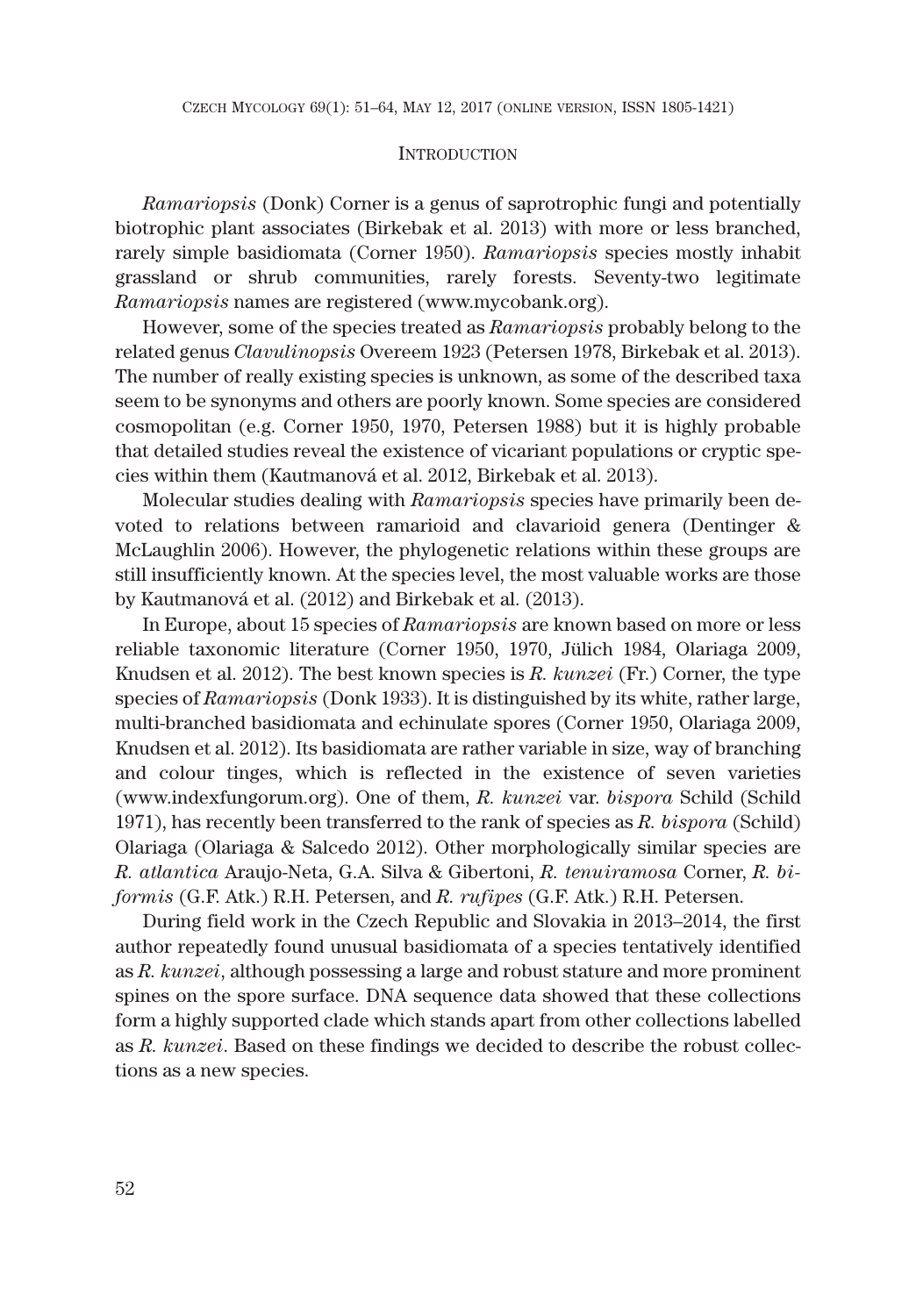MATOUŠ J., HOLEC J., KOUKOL O.: *RAMARIOPSIS ROBUSTA*, A NEW EUROPEAN SPECIES

## MATERIAL AND METHODS

C ollections. Fresh material of the studied *Ramariopsis* species was collected in the Czech Republic and Slovakia in 2013–2014 as part of the diploma thesis of the first author (JM). We also used collections from the PRM (National Museum, Prague, Czech Republic) and BRA (Slovak National Museum, Bratislava, Slovakia) herbaria. Voucher specimens are deposited in PRM, BRA and PRC (Charles University, Prague, Czech Republic). Duplicates of some collections are kept in the private herbarium of JM.

Morphology. The description of macrocharacters is based on fresh basidiomata collected by JM and dried basidiomata and photographs of other collectors. For the microscopic study, samples were put into 5% KOH for 15 min., then transferred to aqueous Congo Red and finally mounted in Melzer's solution. In each collection, we measured 30 spores, 5–15 basidia (depending on the fertility of the material), 20 hyphae (from several parts of the basidiomata) and about 10 replications of the width of hymenium and subhymenium. Microcharacters were observed under oil immersion at a magnification of  $1000\times$  using an Olympus BX51 light microscope equipped with an Olympus C50-50 digital camera and measured by means of the QuickPhoto micro 3.0 software (Olympus, Japan). The length/width quotient (Q) was calculated for each spore and the mean value  $(Q_{av})$ was calculated from all spores measured. Basidiospore size is given as the prevailing values with extremes (5 and 95 percentiles) in brackets. Immature and extraordinary large spores were not measured.

Scanning Electron Microscopy ( $SEM$ ). Dry, small, up to 10 mm long pieces of branches were used for SEM. Samples were attached to an aluminium plate using a self-adhesive carbon disc and inserted into a vacuum chamber, where they were coated with ionts of gold. The plate with samples was afterwards studied under a Hitachi S-3700N scanning electron microscope. Photographs were taken using a digital camera.

DNA extraction, PCR and analyses (for details on used specimens, see Tab. 1). For DNA extraction, several pieces of dried basidioma branches (1–2 cm in length) were taken. DNA extraction was performed using a commercial kit (ZR Plant/Seed DNA MiniPrep, Zymo Research, Orange, USA) and according to the manufacturer's instructions. The last step involving the elution of extracted material was adapted. The elution buffer was preheated to 65° C, and a rather small volume (22 μl) was used. The 28S rDNA region was amplified with primer pairs NL1/NL4 (O'Donnell 1993). PCR purification was carried out using the Gel/PCR DNA Fragments Extraction Kit (Geneaid Biotech Ltd., Bade City, Taiwan). Both PCR fragments were sequenced in the Sequencing Laboratory of the Faculty of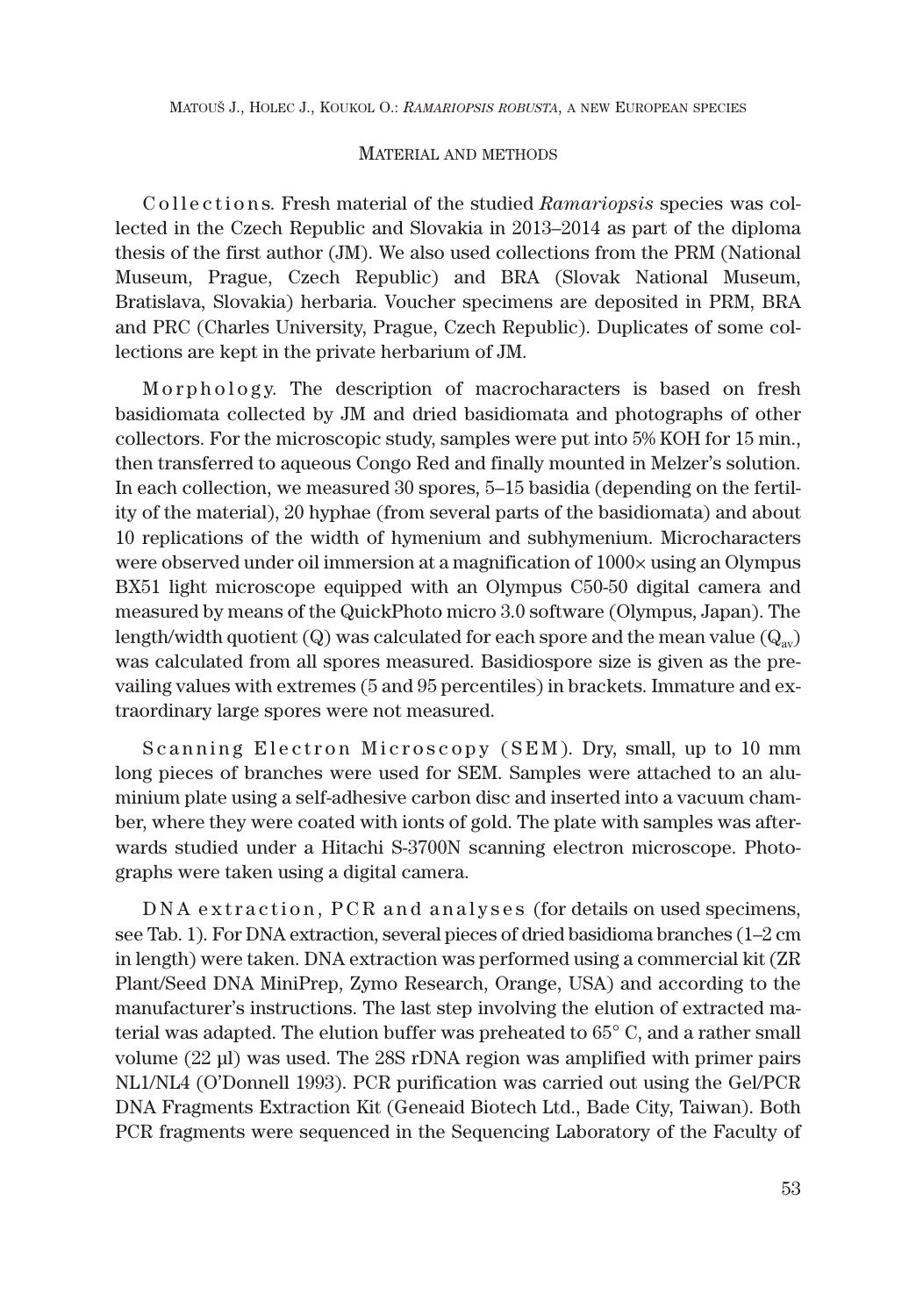Science, Charles University in Prague, Czech Republic using the same primers. Consensus sequences were constructed in the Geneious 6.1.5 software (Biomatters, Auckland, New Zealand).

The final alignment dataset comprised 26 sequences of 619 characters, of which 91 were parsimony informative and 173 were variable. Alignment was performed using the MAFFT algorithm implemented in the Geneious 6.1.5 software and manually edited in the same software. Phylogenetic analysis was performed by means of Bayesian inference using MrBayes version 3.2 (Ronquist et al. 2012) and by means of Maximum likelihood analysis using the RAxML Web Server version 7.7.1 (Stamatakis et al. 2008). For the Bayesian analysis, the best-fit model TrN+G was determined using jModeltest version 2.1.5 (Darriba et al. 2012). Two independent runs of  $5,000,000$  generations were run with sampling every  $1000<sup>th</sup>$ generation, with the first 25% of samples discarded as burn-in. Posterior probabilities (PP) were used as Bayesian branch support for the consensus trees. The average standard deviation of split frequencies estimating convergence reached the level of 0.002 at the end of the analysis. *Mucronella pendula* (Massee) R.H. Petersen (Acc. Nr. HQ829921) was used as the outgroup. Maximum likelihood analysis employing GTRCAT approximation was conducted on CIPRES Science Gateway (Miller et al. 2010). Support for branching was calculated using a bootstrap test with 1,000 replicates.

# RESULTS AND DISCUSSION

# **Ramariopsis robusta** Matouš & Holec, **sp. nov.** Figs. 1–3

(MycoBank MB 821227)

H o l o t y p e. Slovakia, Biele Karpaty Mts., municipality of Nová Bošáca, settlement named Grúň, 48°53'42.860" N, 17°47'53.157" E, alt. 460 m, sloping extensively pastured meadow with scattered fruit trees, 23 Oct. 2014, leg. & det. J. Matouš (PRM 945410).

Is o type. PRC 3986.

Paratypes. See Collections studied.

E t y m o l o g y. The species name "*robusta*" (from *robustus*) refers to the large and thick stature of the basidiomata.

Diagnosis. *Ramariopsis robusta* is characterised by robust, dense and repeatedly branched white to cream basidiomata up to 95 mm high and 50 mm wide, often growing in fascicles, with branches reaching a diameter of up to 10 mm and axils up to 15 mm, often flattened, with usually ellipsoid to subglobose, verruculose to echinulate spores typical by irregularly distributed, up to 1.5 μm high spines. The most similar species *R. kunzei* differs by more subtle, smaller, usually sparsely branched basidiomata, narrower branches, spore ornamentation up to 1.0 μm high but usually less, more globose spores and shorter usually up to 30 μm high basidia.

D e s c r i p t i o n. Basidiomata growing in small groups or gregariously in fascicles of up to 150 mm wide, single basidiomata up to 95 mm high and 50 mm wide,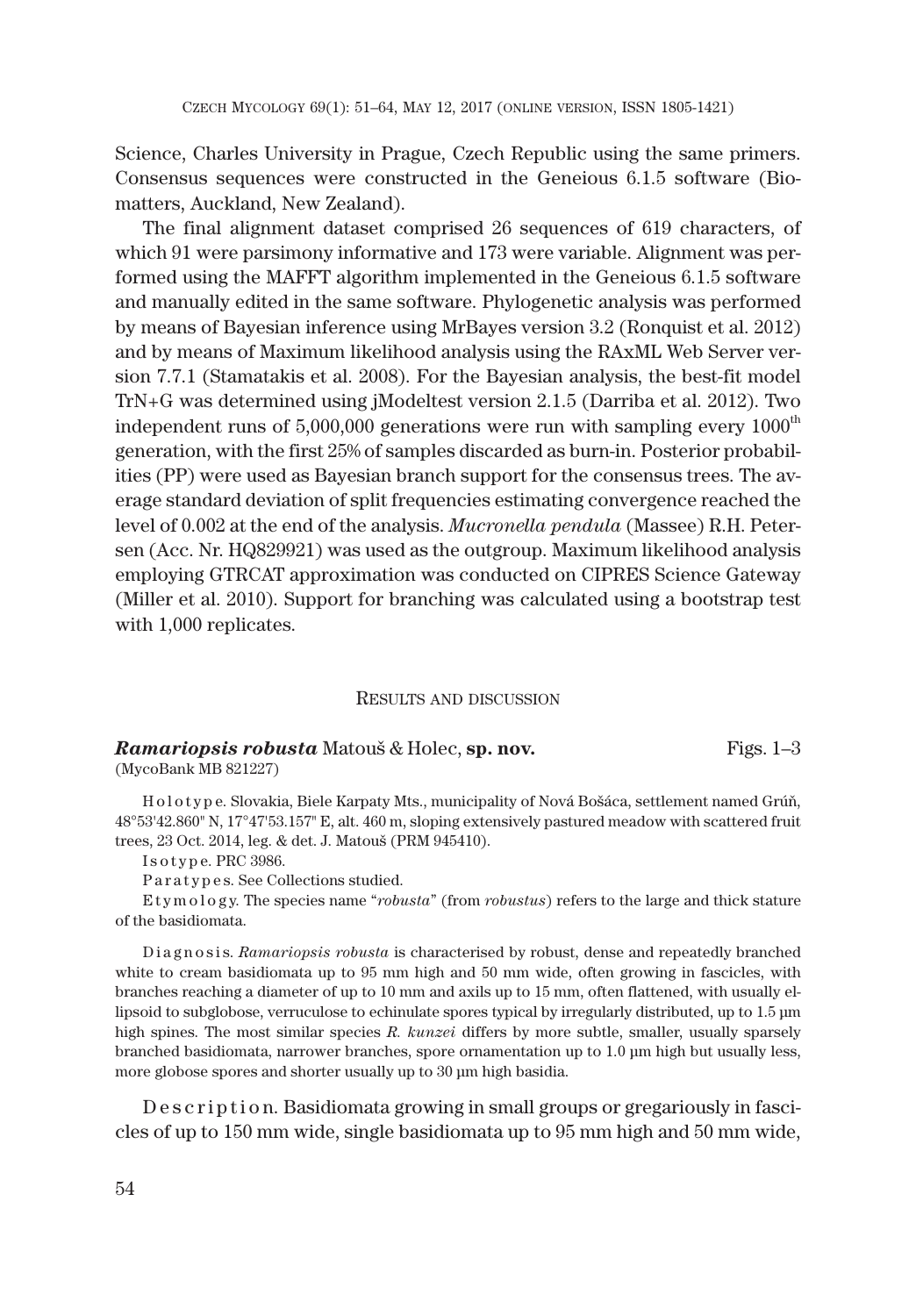

MATOUŠ J., HOLEC J., KOUKOL O.: *RAMARIOPSIS ROBUSTA*, A NEW EUROPEAN SPECIES

**Fig. 1.** *Ramariopsis robusta*, fresh basidiomata. **a–c** – Grúň, Nová Bošáca, Slovakia (PRM 945410, holotype); **d** – Mariánské Lázně, Czech Republic (PRM 945424); **e** – Bříšejov, Czech Republic (PRM 945411); **f** – Panská Habrová, Czech Republic (PRM 933826). For details, see Collections studied. Photo J. Matouš (a–c, e), M. Hamaďák (d), S. Flekrová (f).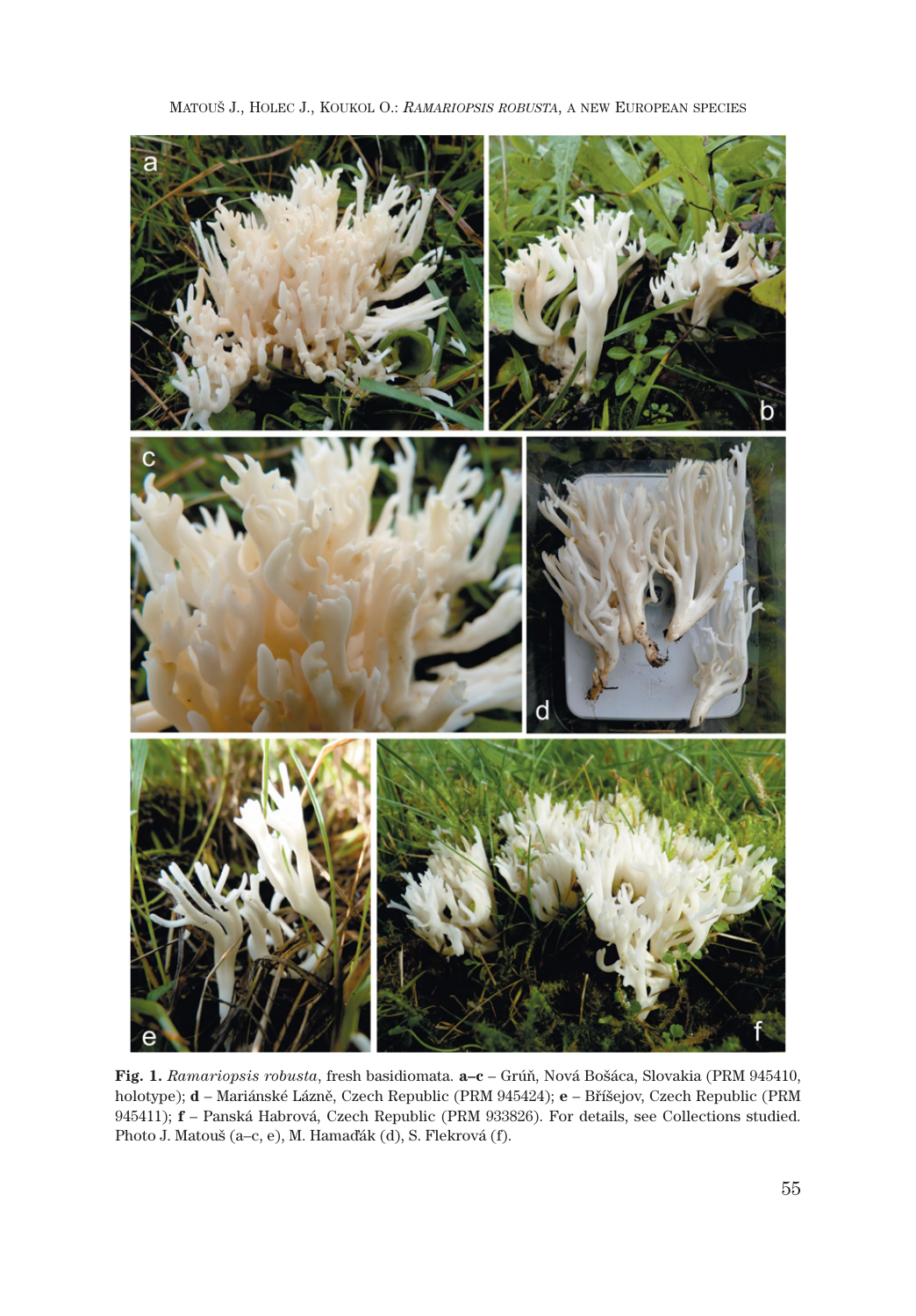



**Fig. 2.** *Ramariopsis robusta*, photographs of microcharacters. **a** – basidiospores (spores originate from all collections studied); **b** – basidia; **c** – hymenium with basidia; **d** – thick-walled basidium; **e, f** – basidiospores in SEM. Scale bar for basidiospores = 10 μm. Scale bar for other structures = 20 μm. Photo J. Matouš.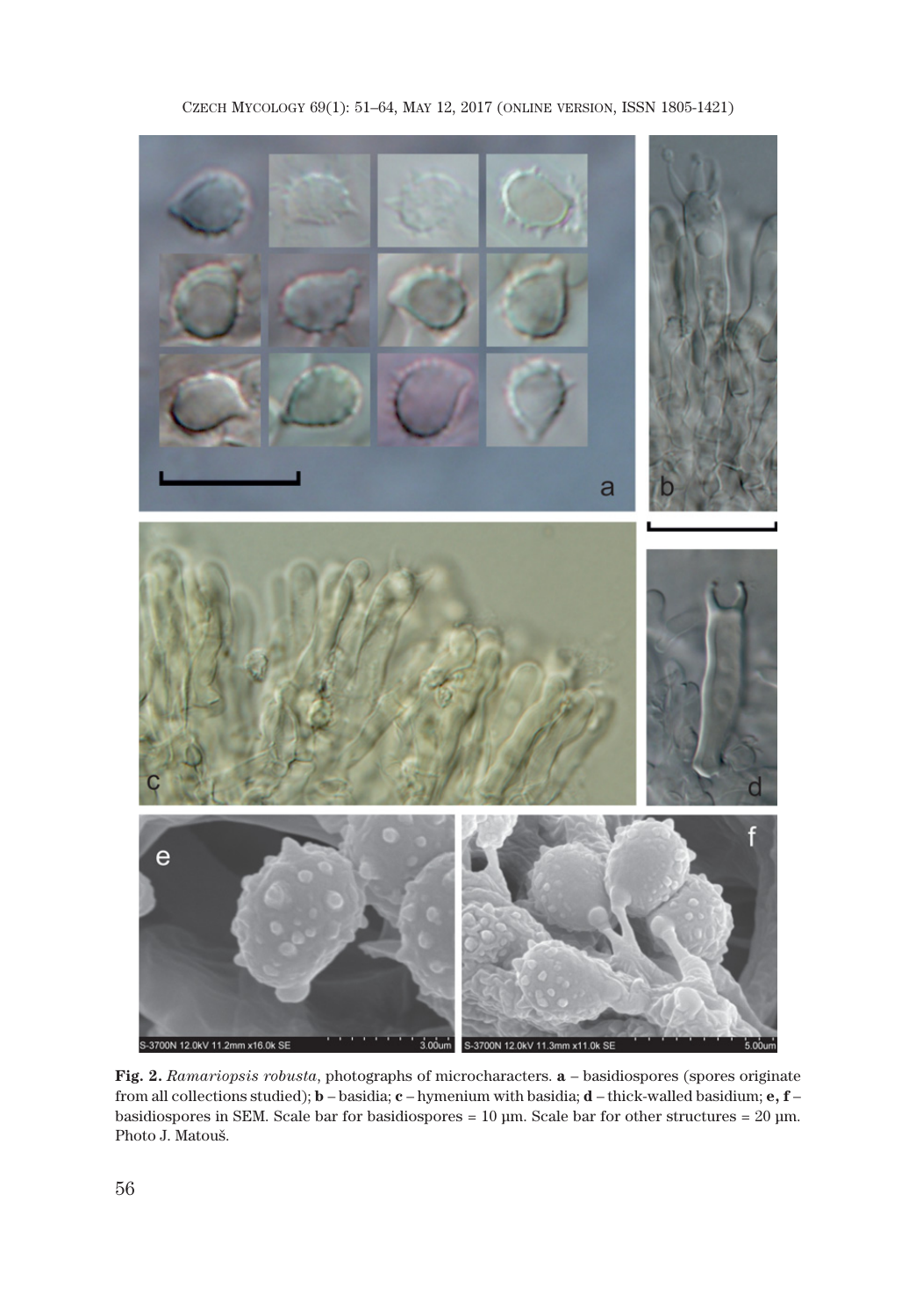MATOUŠ J., HOLEC J., KOUKOL O.: *RAMARIOPSIS ROBUSTA*, A NEW EUROPEAN SPECIES



**Fig. 3.** *Ramariopsis robusta*, line drawings of microcharacters. **a** – basidia; **b** – basidiospores (surface); **c** – basidiospores (outline). Scale bar for basidia = 20 μm. Scale bar for basidiospores = 10 μm. Del. J. Matouš.

richly branched, usually white to pale creamy white or creamy, locally with yellowish to ochraceous spots occurring mainly on injuries, axils of branches or in older parts; dry basidiomata pale creamy, creamy or pale ochre, sometimes darker to ochre towards base or apices of branches. Branches up to 10 mm wide,  $3-6\times$  dichotomously, trichotomously or polytomously branched, in axils up to 15 mm wide, cylindrical, often slightly to strongly flattened, axils U-shaped or V-shaped, apices of branches rounded to subacute, often bifurcate. Sterile part up to 15 mm wide, constituting  $1/5-1/3$  of the total basidioma height, and concolorous, or vaguely delimited and slightly darker than branches, creamy to creamy-ochraceous. Flesh usually fragile, white, sometimes creamy. Taste mild, smell indistinct or slightly fungoid. Macrochemical reactions not tested.

Spores  $(3.6)4.0 - 5.2(5.8) \times (2.7)3.1 - 4.3(4.9) \,\mathrm{\mu m}$  (av.  $4.63 \times 3.68 \,\mathrm{\mu m}$ ), Q = 1.02-1.55,  $Q_{av} = 1.26$ , broadly ellipsoid to ellipsoid, rarely subglobose or drop-shaped, sometimes with distinct suprahilar depression, often containing one big drop, slightly thick-walled, hyaline, non-amyloid, non-dextrinoid, strongly to very strongly ornamented with small and large ornaments present on one spore at the same time, verruculose to echinulate with verrucae to obtuse spines 0.4–0.7 μm high and up to 0.7 μm wide, typically with even higher, irregularly distributed spines 1.0-1.5 μm long and up to 1.6 μm wide (very rarely up to 2.0 μm wide) which lack in some spores; hilar appendix very distinct,  $0.5-1.2$  μm long (av. 0.87). Basidia  $22.5-39.5 \times$ 4.5–6.5 μm (av.  $34 \times 5.7$  μm), hyaline, thin-walled, rarely thick-walled and up to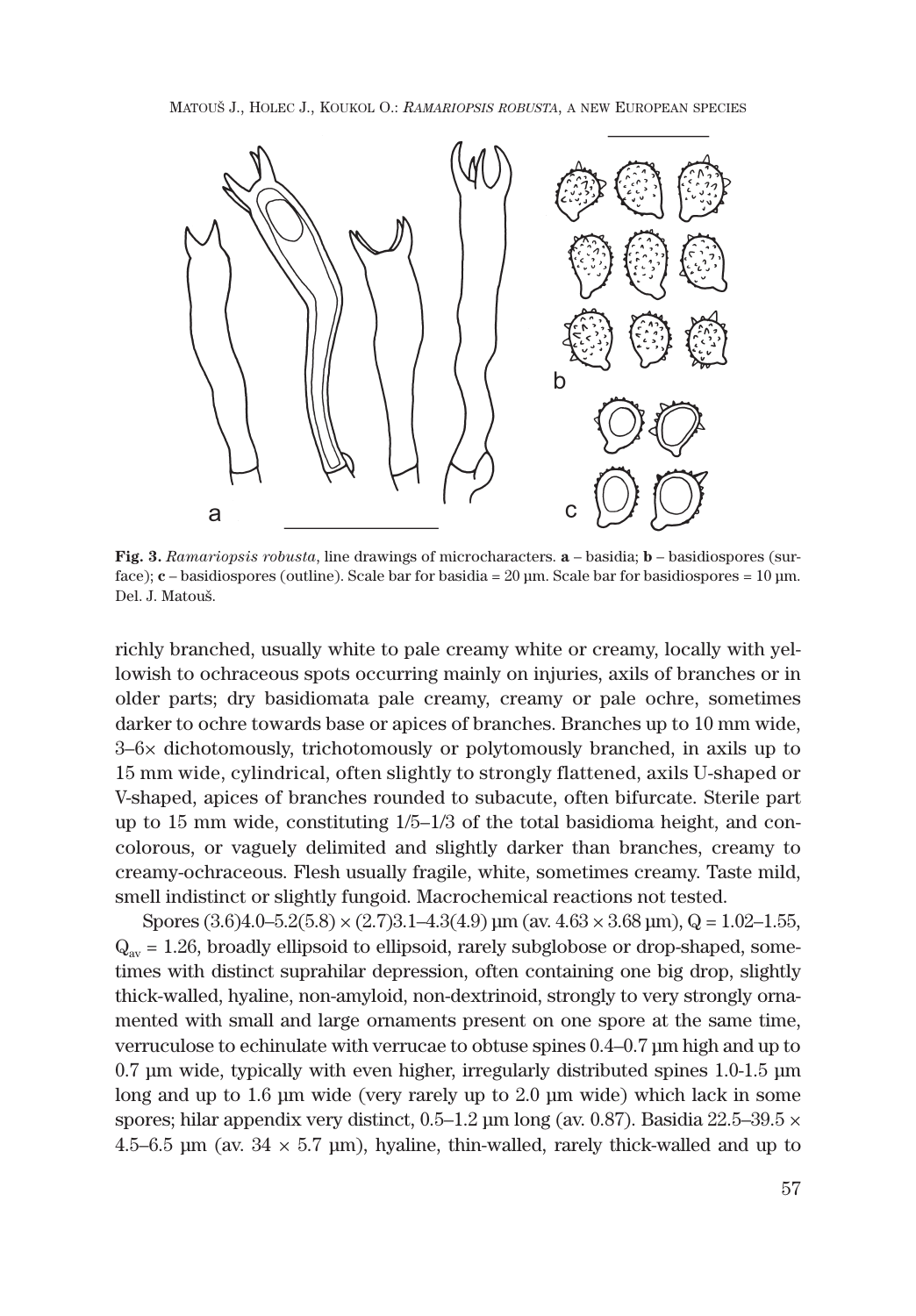46 μm long, narrowly clavate to clavate, rarely almost cylindrical, tetrasporic, exceptionally bisporic, clamped, sterigmata 1.5–5.6 μm (av. 3.62 μm), up to 6 μm long in bisporic basidia. Hymenium 27–40 μm thick. Subhymenium 12–22 μm thick, formed by interwoven hyphae 1.9–3.9 μm (av. 3.03 μm) in diameter, clamped. Hyphae of the branches parallel, with cells 1.8–8.4 μm wide (av. 4.69 μm), rarely inflated up to 8.0–17.5 μm, clamped. Hyphae of the stem interwoven, with cells 2–8 μm wide (av. 4.17 μm), often with inflated cells 8–18 μm wide, clamped.

| <b>Species</b>                                              | Country               | <b>Voucher</b>     | 28S rDNA<br><b>GenBank</b><br><b>Accession Nr.</b> | <b>References</b>                               |
|-------------------------------------------------------------|-----------------------|--------------------|----------------------------------------------------|-------------------------------------------------|
| Mucronella pendula                                          | Tasmania              | <b>PBM 3437</b>    | HQ829921                                           | Birkebak et al. (2013)                          |
| Ramariopsis atlantica                                       | <b>Brazil</b>         | <b>URM 6985</b>    | KX227748                                           | Araujo-Neta et al.<br>$(in$ Hyde et al. $2016)$ |
| $\emph{Ramariopsis atlantica}$ "                            | <b>Brazil</b>         | <b>URM 84210</b>   | KX227747                                           | Araujo-Neta et al.<br>(in Hyde et al. 2016)     |
| Ramariopsis atlantica                                       | Brazil                | <b>URM 84213</b>   | KX227746                                           | Araujo-Neta et al.<br>(in Hyde et al. 2016)     |
| Ramariopsis atlantica                                       | Panama                | <b>PRC 3980</b>    | LT837965                                           | This paper                                      |
| Ramariopsis atlantica                                       | Panama                | PRM 945425         | LT837964                                           | This paper                                      |
| Ramariopsis biformis                                        | <b>USA</b>            | JMB 10061006       | HQ877712                                           | Birkebak et al. (2013)                          |
| $Ramariopsis$ cremicolor $H$                                | New Zealand           | <b>RHP 55785</b>   | HQ877714                                           | Birkebak et al. (2013)                          |
| Ramariopsis crocea                                          | Slovakia              | <b>SAV F1255</b>   | GU299492                                           | Kautmanová et al. (2012)                        |
| Ramariopsis crocea                                          | <b>USA</b>            | JMB 10071001       | HQ877715                                           | Birkebak et al. (2013)                          |
| Ramariopsis crocea<br>f. conspicua $\mathrm{^{\mathrm{H}}}$ | <b>USA</b>            | <b>RHP 3595</b>    | HQ877716                                           | Birkebak et al. (2013)                          |
| Ramariopsis kunzei                                          | Czech Republic        | <b>BRA CR17281</b> | LT837934                                           | This paper                                      |
| Ramariopsis kunzei                                          | Czech Republic        | PRM 935145         | LT837931                                           | This paper                                      |
| Ramariopsis kunzei                                          | <b>Czech Republic</b> | PRM 945415         | LT837933                                           | This paper                                      |
| Ramariopsis kunzei                                          | Slovakia              | <b>BRA CR15077</b> | LT837935                                           | This paper                                      |
| Ramariopsis kunzei                                          | Slovakia              | <b>BRA CR15092</b> | LT837930                                           | This paper                                      |
| Ramariopsis kunzei<br>var. bispora                          | Slovakia              | <b>BRA CR25735</b> | LT837932                                           | This paper                                      |
| Ramariopsis pulchella <sup>T</sup>                          | Slovakia              | <b>BRA CR12765</b> | GU299497                                           | Kautmanová et al. (2012)                        |
| Ramariopsis pulchella                                       | Slovakia              | <b>BRA CR12766</b> | GU299496                                           | Kautmanová et al. (2012)                        |
| Ramariopsis robusta <sup>P</sup>                            | Czech Republic        | PRM 933826         | LT837961                                           | This paper                                      |
| Ramariopsis robusta <sup>p</sup>                            | Czech Republic        | PRM 945411         | LT837958                                           | This paper                                      |
| Ramariopsis robusta <sup>P</sup>                            | <b>Czech Republic</b> | PRM 945424         | LT837960                                           | This paper                                      |
| Ramariopsis robusta <sup>P</sup>                            | Slovakia              | BRA CR3395         | LT837963                                           | This paper                                      |
| Ramariopsis robusta <sup>P</sup>                            | Slovakia              | <b>BRA CR25525</b> | LT837962                                           | This paper                                      |
| Ramariopsis robusta "                                       | Slovakia              | PRM 945410         | LT837959                                           | This paper                                      |
| Ramariopsis tenuiramosa                                     | Wales                 | GG 061104          | EF535269                                           | Unpublished                                     |

**Tab. 1.** Sequences used for constructing the phylogenetic tree. Abbreviations: H – holotype, P – paratype, T – type (epitype or neotype).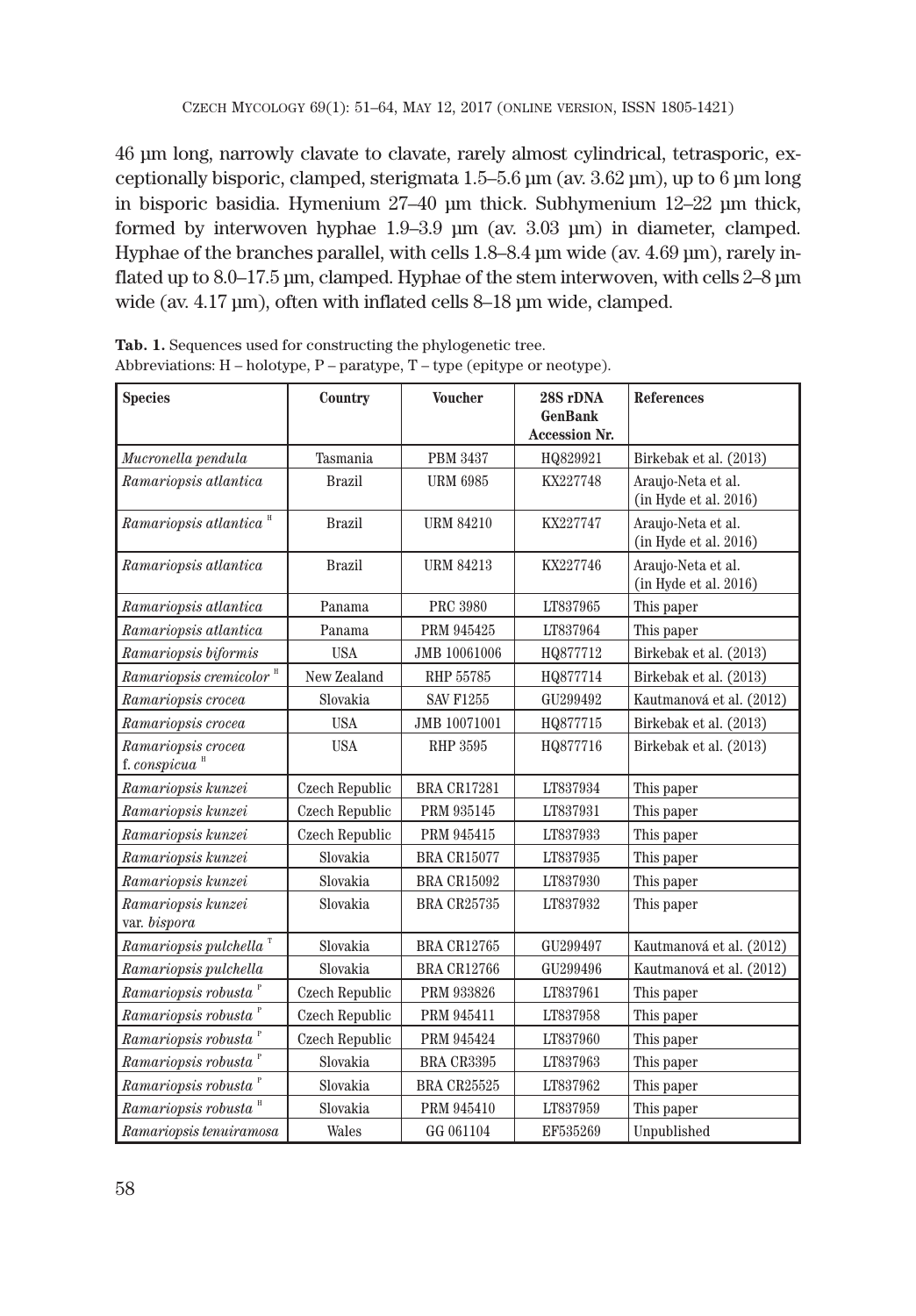MATOUŠ J., HOLEC J., KOUKOL O.: *RAMARIOPSIS ROBUSTA*, A NEW EUROPEAN SPECIES



**Fig. 4.** Phylogenetic tree from Bayesian analysis of the rDNA region of *Ramariopsis* species. Codes following names represent vouchers, types are indicated. Thick branches indicate posterior probabilities > 0.95. Values above branches represent ML bootstrap values (only values > 85 are shown). Sequences obtained in this study are in bold.

E c o l o g y. Probably saprotrophic terricolous species of semi-natural, o ligotrophic, extensively mowed or pastured, non-manured meadows and grasslands, growing among grasses, herbs or mosses, at altitudes of 350–770 m.

D is tribution. To date, the species has been well documented from seven localities in Central Europe, 4 of them located in the Czech Republic and 3 in Slovakia. There is also one molecularly documented record (see next chapter) from the United Kingdom (Wales).

Systematic position. The phylogenetic tree (Fig. 4) based on a large ribosomal subunit (28S rDNA) shows several well-supported lineages. *Ramariopsis atlantica* and the newly described *R. robusta* form distinct, well-supported clades basal to the whole genus.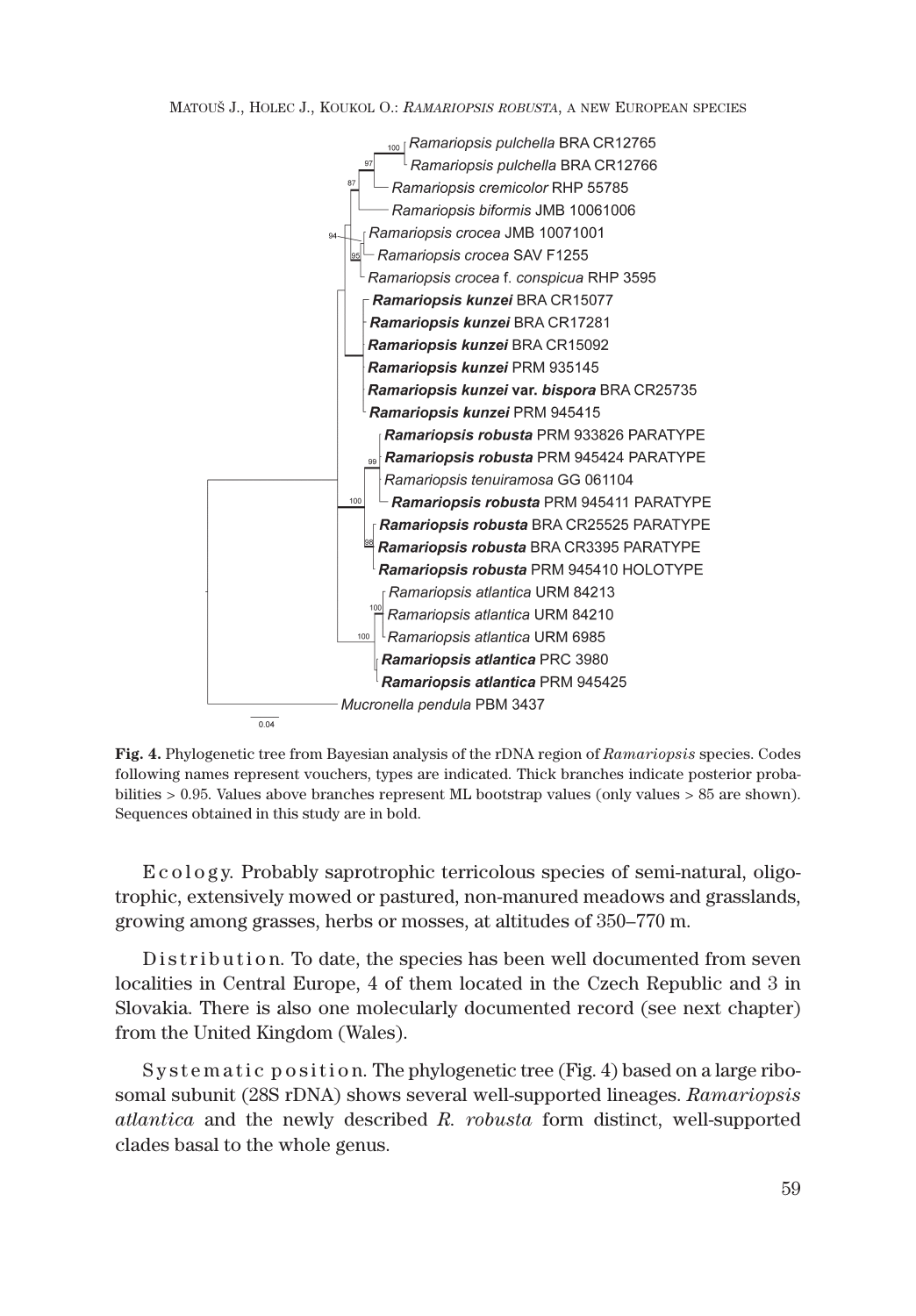The sequence EF535269 derived from a collection labelled as *R. tenuiramosa* in GenBank is positioned in our *R. robusta* clade. It obviously represents a misidentification and provides evidence for the occurrence of *R. robusta* also in the United Kingdom (Wales).

Within the *R. robusta* clade, two subclades can be distinguished. This fact demonstrates certain genetic variability, which is however not expressed morphologically. Nevertheless, there is a correlation with the geographic distribution of the collections, as those from the Czech Republic and Wales are in one clade, while those from Slovakia in the other one.

N o t e s. The most important characters of *Ramariopsis robusta* are the robust, white to creamy, densely branched basidiomata with unusually broad branches and spores with conspicuous ornamentation. The longest spines reach 1.5 μm. Such spines are not present on all spores and their distribution on one particular spore is irregular. However, spores bearing them are regularly present in all collections studied. The longest spines mostly occur in the upper spore part (opposite to the hilar appendix; Figs. 2, 3).

As follows from our revision of herbarium material, the collections of *R. robusta* have been identified as *Ramariopsis kunzei* (Fr.) Corner in the past. The morphologically most similar species *R. kunzei* usually possesses white, smaller, subtler, less densely branched basidiomata with narrower branches, and spores with lower ornamentation usually reaching a height of up to 0.7 μm and smaller Q values (1.02–1.35,  $Q_{av} = 1.15$ ). This means that spores of *R. kunzei* are more globose than those of *R. robusta*. Rarely, some collections of *R. kunzei* exhibit an ornamentation reaching up to 1 μm, which is however visible only on a minor part of the spores. Basidia of *R. kunzei* are shorter, usually 19–30 μm long.

The currently recognised varieties of *R. kunzei* are not supported by molecular data, i.e. only their morphological differences can be discussed. The European *Ramariopsis kunzei* var. *deformis* Corner resembles *R. robusta* by its growth in dense fascicles. However, it possesses smaller basidiomata (30–60 mm high and broad) which are less densely branched and the branches are "deformed" (Corner 1950). Its spores do not differ from *R. kunzei* var. *kunzei* sensu Corner (1950). The same facts relate to *Ramariopsis kunzei* var. *favreae* Corner described from France, whose branches are distinctly "flattened, spathulateflabelliform or laminate (as a rudimentary *Sparassis*), often curved, the ultimate branches horn-like with dentate or subcristate tips" (Corner 1950). *Ramariopsis kunzei* var. *megaspora* Corner reported from Tibet, Borneo and the Solomon Islands (Corner 1967, 1970) resembles *R. robusta* in having large, up to 120 mm high basidiomata of a similar colour. However, the basidiomata become darker ("alutaceous to dull fawn ochraceous") when old and its spores, allegedly amyloid, are distinctly larger  $(5-6.5 \times 4.3-5.7 \,\mathrm{\mu m})$ , subglobose, smooth, asperulate to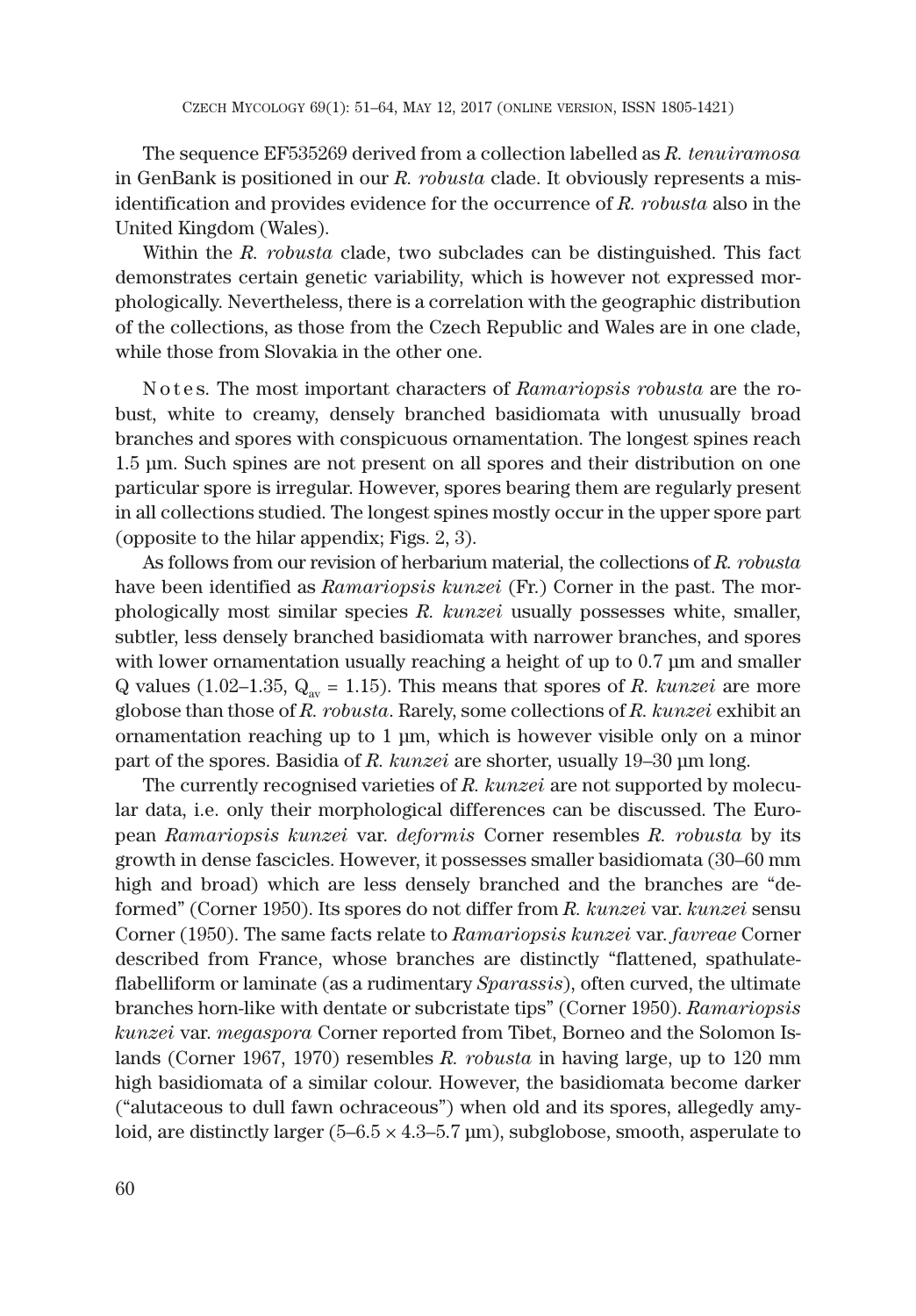echinulate with shorter spines (0.3–0.7 μm). Its basidia are distinctly larger (48–75 × 7–9.5 μm) with longer sterigmata (4.5–7 μm). *Ramariopsis kunzei* var. *subasperata* Corner described from France (Corner 1950) clearly differs from *R. robusta* by its very small (10–20 mm high), subtle, sparsely branched basidiomata, finely ornamented spores ("very laxly and vaguely asperulate") and distinctly shorter basidia (18–24 × 4–4.5 μm). *Ramariopsis kunzei* var. *sublaevispora* S.S. Rattan & Khurana, described from a mixed forest in the Sikkim Himalayas, India (Rattan & Khurana 1978), has rather large (up to 70 mm high and 50 mm broad), white basidiomata with rather robust stems, usually occurring singly and rarely in caespitose clusters. However, its branches are narrower (up to 3 mm) than in *R. robusta* and its spores are shorter [3.2–4.3(5) μm], subglobose to globose with "somewhat angular outline" and finely ornamented ("point-like markings on the surface").

Finally, the European *Ramariopsis bispora* (Schild) Olariaga is a species formerly considered a variety of *R. kunzei*, from which it differs by bisporic basidia and clampless hyphae (Olariaga 2009). *Ramariopsis bispora* differs from *R. robusta* by these two characters and most of other characters typical for *R. kunzei*.

Interestingly, another species placed into close relationship of *R. robusta*, *Ramariopsis atlantica* Araujo-Neta, G.A. Silva & Gibertoni, is a Neotropic species with white basidiomata (Araujo-Neta et al. in Hyde et al. 2016). It is distinctly smaller (up to 50 mm high and 32 mm wide) than *R. robusta*, without flattened branches, straw-yellow after drying, with distinctly echinulate but smaller spores  $(4 \times 3 \,\mathrm{\mu m})$ . This species was described from Atlantic rain forests in Brazil and most recently documented from Panama. Two *Ramariopsis* specimens collected by O. Koukol and P. Zehnálek in Chiriquí Province, Panama (see Collections studied) clearly represent this species, based on molecular and phenotypic data.

*Ramariopsis robusta* may be also misidentified as *Clavaria lentofragilis* G.F. Atk., a name synonymised with *R. kunzei* by Corner (1950). The original description of *C. lentofragilis* (Atkinson 1908) nevertheless shows a fungus superficially resembling *R. robusta* by its large basidiomata (up to 150 mm high, tufts up to 120 mm broad), white branches with fragile tips and "oboval to subglobose" spores measuring 4–6 μm. However, *C. lentofragilis* clearly differs from *R. robusta* by less distinct spore ornamentation (asperulate only) and growth on rotten wood. It has to be mentioned that Petersen (1969) used the combination *Ramariopsis lentofragilis*, although it has never been validly published.

In view of the overall morphological plasticity of *Ramariopsis* species and great variability of their basidiomata (even in the holotype specimens), *R. robusta* is compared also with some unrelated species*.* Some collections of *Ramariopsis tenuiramosa* Corner can superficially resemble *R. robusta* by the white to cream colour of some basidiomata (Corner 1950, 1970). However, *R. tenuiramosa* clearly differs from *R. robusta* by distinctly smaller (up to 35 mm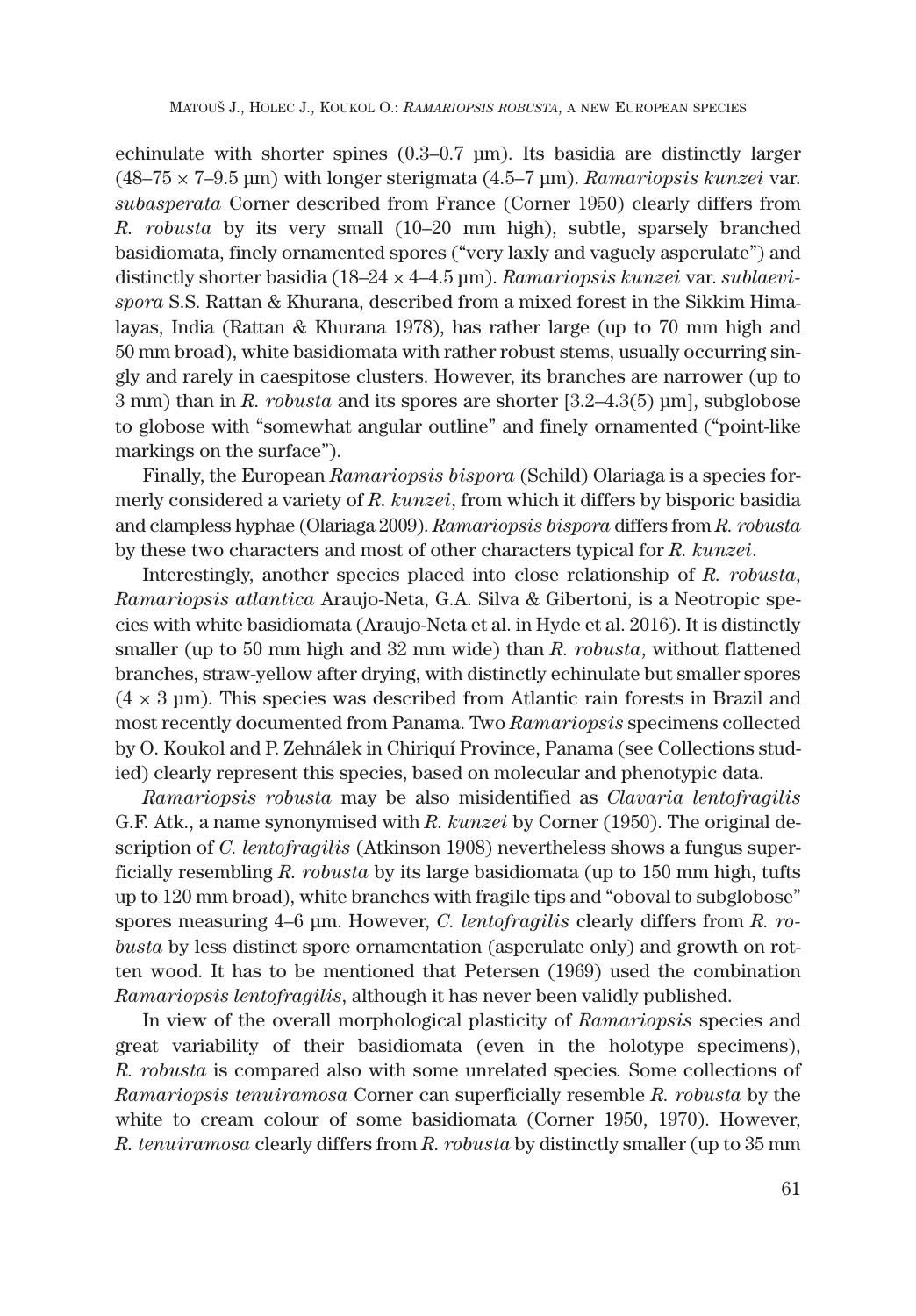high), sparsely branched, slightly tough and pliant basidiomata which may be darker (pale ochraceous, pale straw to yellowish drab) and possess narrow branches (0.5–1 mm) and slightly smaller spores ( $3.5-4.5 \times 3-3.5$  µm) with finer ornamentation (minutely verruculose or subechinulate, Corner 1950; distinctly echinulate, Corner 1970). This species is reported from several continents (Corner 1950, 1970, Petersen 1964, Jülich 1984, Knudsen et al. 2012).

*Ramariopsis biformis* (G.F. Atk.) R.H. Petersen (Petersen 1964) is very similar to *R. tenuiramosa* (Corner 1970: 81, 82). It differs from *R. robusta* by distinctly smaller basidiomata (up to 20 mm high) which are simple to sparingly branched and somewhat darker in colour (with grey tinges), and by its slightly smaller spores ( $3.3-5.0 \times 2.6-3.8$  µm) with fine ornamentation ("very delicately verruculose to echinulate") and shorter basidia (15–25 μm) (Petersen 1964, based on type study).

*Ramariopsis rufipes* (G.F. Atk.) R.H. Petersen is a white to cream species having delicately verruculose to echinulate spores. It differs from *R. robusta* by its smaller (up to 60 mm high and 30 mm wide), sparsely branched basidiomata, sometimes with reddish spots when old and usually with a darker stipe coloured brownish ochre (Olariaga 2009) or reddish (Petersen 1964). Moreover, its spores are slightly longer [up to 6.2(7) μm], and therefore have a higher Q value ( $Q_{av}$  = 1.37–1.52, Olariaga 2009; in *R. robusta*, Q<sub>av</sub> is 1.26). *Ramariopsis rufipes* was originally reported from North America (Corner 1950, 1970, Petersen 1964) but has recently been found in southern Europe, too (Olariaga 2009).

Except for *R. robusta* records included here and studied in detail, there are two potential records published online which could represent this species. The collections by J. Gaisler (2010, 2012) from the vicinity of Liberec (northern Bohemia, Czech Republic) look like a typical *R. robusta*. However, they should be studied microscopically to verify this hypothesis. Similarly, all robust collections of *R. kunzei* kept in herbaria should be revised, as some of them could represent *R. robusta*.

#### **Collections studied**

#### *Ramariopsis robusta*

Czech Republic. West Bohemia, town of Mariánské Lázně, in park near Ferdinand Spring Colonnade, 49°57'47.295" N, 12°42'24.370" E, alt. 580 m, mowed grassland with scattered deciduous trees, 26 Oct. 2016, leg. M. Hamaďák, det. J. Matouš (PRM 945424). – Central Bohemia, village of Bříšejov, ca 270 m NNW of bus stop, upper part of sloping, dry, occasionally mowed meadow, 49°42'21.865" N, 14°29'07.772" E, alt. ca 400 m, on the ground in grass, 23 Sept. 2014, leg. & det. J. Matouš (PRM 945411). – North Bohemia, Liberec-Machnín, Hamrštejn Nature Reserve, 9 Aug. 2011, leg. V. Kautman, det. J. Matouš (BRA CR17115 as *R. kunzei*). – East Bohemia, village of Panská Habrová, urban area, garden, 50°10'58" N, 16°17'55" E, alt. 350 m, on grassy and mossy ground, under *Malus domestica*, 15 Nov. 2014, leg. T. Tejklová, det. J. Matouš (PRM 933826 as *R. kunzei*).

Slovakia. Biele Karpaty Mts., village of Nová Bošáca, settlement of Grúň, 48°53'42.860" N, 17°47'53.157" E, alt. 460 m, sloping, extensively pastured meadow with scattered fruit trees, 23 Oct.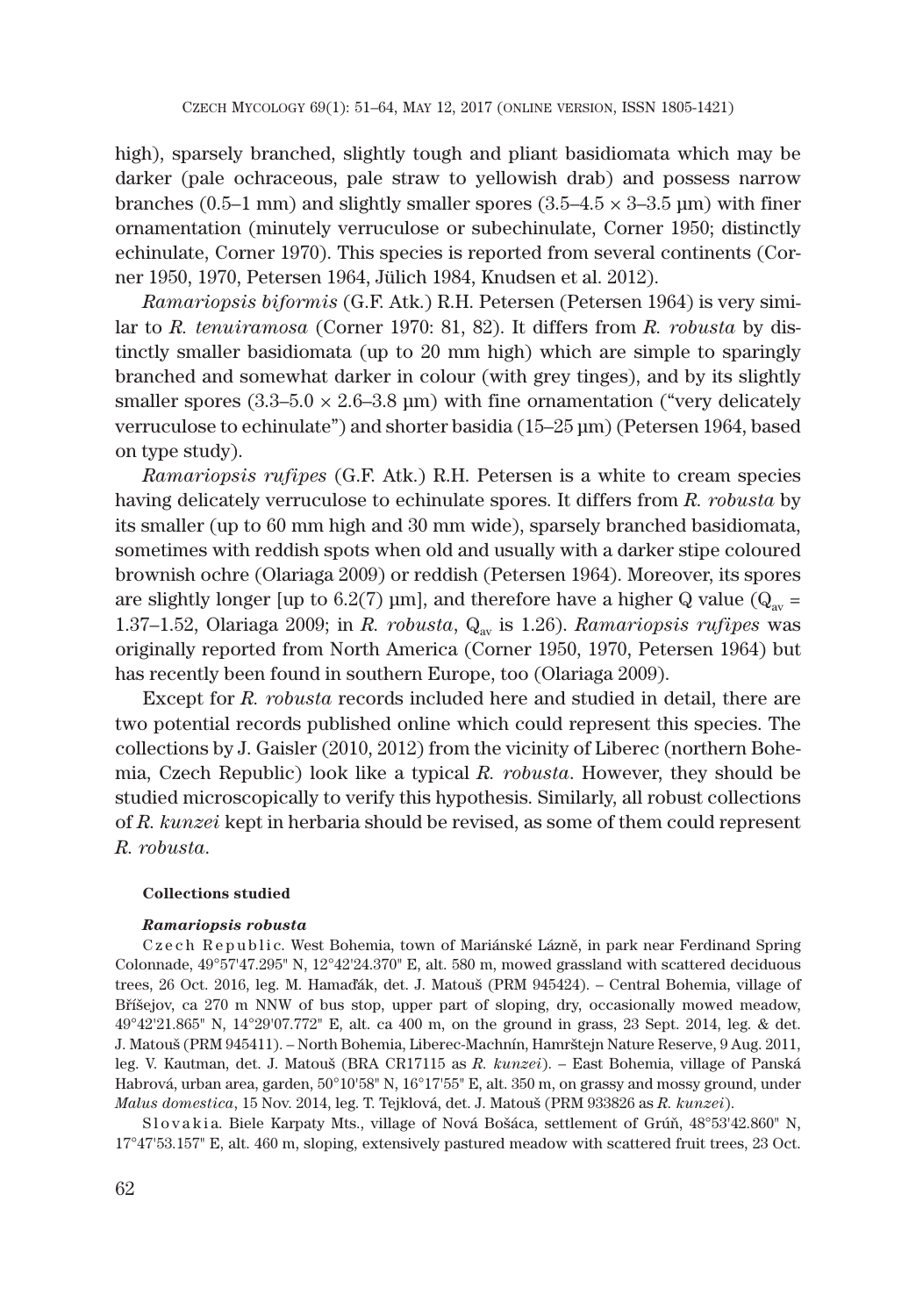2014, leg. & det. J. Matouš (PRM 945410, holotype). – Nízke Tatry Mts., village of Malužiná, Michalovo valley, alt. 770 m, mountain meadow, 24 Aug. 2002, leg. I. Kautmanová, det. J. Matouš (BRA CR3395 as *R. kunzei*, rev. as *R.* cf. *lentofragilis*). – Laborecká vrchovina Highlands, village of Vyšná Jablonka, in pasture, 5 Oct. 2014, leg. V. Kautman, det. J. Matouš (BRA CR25525).

#### *Ramariopsis atlantica*

Panama. Chiriquí Province, Boquete, Sendero Culebra, on the ground along pathway, 9 Jul. 2015, leg. O. Koukol & P. Zehnálek, det. J. Matouš (PRM 945425). – Ibid., 15 Jul. 2015, leg. O. Koukol & P. Zehnálek, det. J. Matouš (PRC 3980).

#### *Ramariopsis kunzei* (sensu Olariaga 2009)

Czech Republic. Central Bohemia, Bohemian Karst, village of Liteň, at Obora Pond, under maples and ashes, on ground, 21 Aug. 2011, leg. & det. M. Kříž (PRM 935145). – North Bohemia, town of Kosmonosy, Baba hill, deciduous forest, 8 Aug. 2011, leg. J. Gaisler, det. I. Kautmanová (BRA CR17281). – East Moravia, Bílé Karpaty Mts., village of Vyškovec, Vlčí Nature Reserve, non-mowed grassland with scattered fruit trees, 48°55'42.137" N, 17°51'22.034" E, alt. 673 m, on ground amongst grass and moss, 24 Oct. 2014, leg. & det. J. Matouš (PRM 945415).

S l o v a k i a. Malé Karpaty Mts., village of Chtelnica, Plešivá hora hill, 48°34'22" N, 17°35'44" E, alt. 350 m, 12 Sept. 2010, leg. I. Kautmanová & V. Kautman, det. I. Kautmanová (BRA CR15077). – Považský Inovec Mts., village of Banka near the town of Piešťany, Vápeništia, in pasture and shrubs, 48°34'29" N, 17°51'46" E, alt. 220 m, 29 Sept. 2010, leg. V. Kautman & V. Kučera, det. I. Kautmanová (BRA CR15092).

#### *Ramariopsis kunzei* var. *bispora*

Slovakia. Stolické vrchy Mts., village of Muránska Huta, Predná Hora recreation area, old ski slope, 3 Oct. 2014, leg. V. Kautman, det. J. Matouš (BRA CR25735 as *R. kunzei*).

#### ACKNOWLEDGEMENTS

We thank the following people for providing data on localities and records of *R. robusta* (in alphabetic order): Světlana Flekrová (Borohrádek, Czech Republic), Martin Hamaďák (Velká Hleďsebe, Czech Republic), Ivona Kautmanová and Václav Kautman (Bratislava, Slovakia), Martin Kříž (Ústí nad Labem, Czech Republic), Tereza Tejklová (Pardubice, Czech Republic), Petr Zehnálek (Litomyšl, Czech Republic). The study was financially supported by the Institutional Support for Science and Research of the Ministry of Education, Youth and Sports of the Czech Republic and the Ministry of Culture of the Czech Republic (DKRVO 2017/08, National Museum, 00023272). The Panamanian Ministry of Environment (MiAmbiente) is thanked for the collection and export permits (Permit Nr. SE/APH-3-15).

### **REFERENCES**

ARAUJO-NETA L.S., SILVA G.A., GIBERTONI T.B. in HYDE K.D. et al. (2016): Fungal diversity notes 367–490: taxonomic and phylogenetic contributions to fungal taxa. – Fungal Divers. 80: 217, 226–227.

ATKINSON G.F. (1908): Notes on some new species of fungi from the United States. – Ann. Myc. 6: 54–62. BIRKEBAK J.M., MAYOR J.R., RYBERG K.M., MATHENY P.B. (2013): A systematic, morphological and ecological overview of the *Clavariaceae* (*Agaricales*). – Mycologia 105: 896–911.